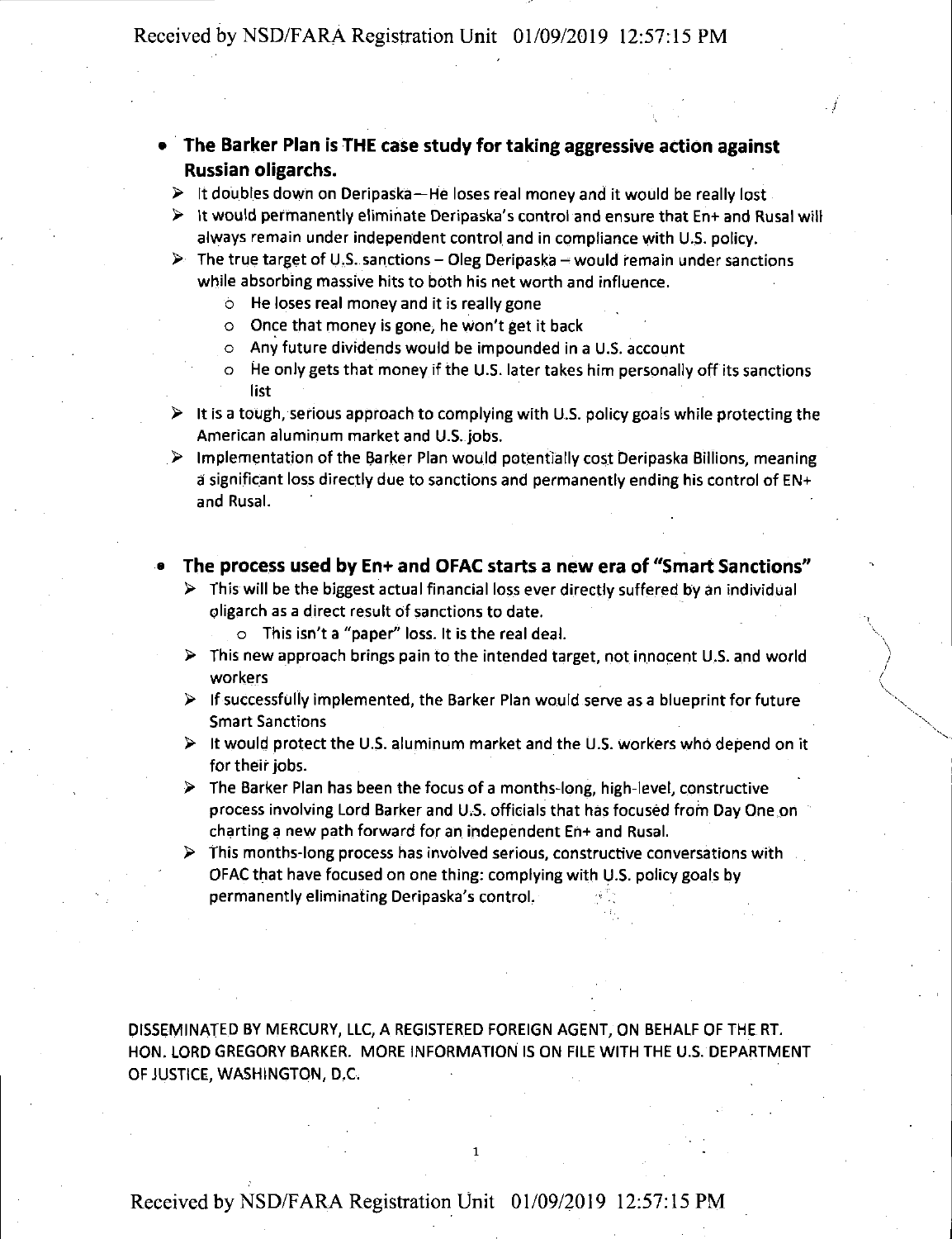- **Approval of the Barker Plan is the Start of Real Deripaska's Pain, Not the End of the Process.**
- ► Deripaska's real pain starts the day The Barker Plan is enacted.
- $\triangleright$  The Barker Plan means continuous compliance, not set it and forget it.
- ► Acceptance ahd implementation of the Barker Plan will chart a new path forward for En+ and Rusal protects U.S. jobs and its vital interests.
- ► Successful implementation of the 13arker Plan would leave En+ poised to capitalize on its robust business opportunities without the weight of sanctions.
- ► Successful implementation of the Barker Plan would also protect the jobs of 100,000 hard-working people in 14 countries around the world.

## **What the Experts Are Saying About the Tough Approach Taken by Treasury ...**

"This is **a** good policy outcome, since the target **(Deripaskal has felt significant impact from the sanctions, but disruption to the US and global economies has been minimized"** - Brian O' Toole, former senior advisor to the director of OFAC at the U.S. Treasury, nonresident senior fellow at the Atlantic Council.

"This is absolutely a winning strategy ... It sends the message that if you are targeted by the U.S. government, you ultimately may have to give up owhership and control of your most powerful and profitable assets" - John Smith, former director of OFAC when the sanctions against En+/RUSAL were leveled, as quoted by Bloomberg News.

The success of this deal **"could make [the Treasury) more willing to go after wealthy individuals with vast holdings** in **the future." Treasury now has a playbook for imposing sanctions.on a person with vast holdings and then negotiating that person's exit from the holdings while minimizing the effects of** sanctions on those holdings. Company boards can also use this as a blueprint to seek to remove. sanctions and continuing to operate while separating itself from targeted individuals. - David Murray, former director of the U.S. Treasury's office of illicit finance and senior advisor to the Under Secretary for Terrorism and Financial Intelligence, as quoted by the Wall Street Journal.

"It may surprise you to hear this, given my reputation as a Putin hawk, **but** I **think that Treasury made the right call in this deal"** - Dan Fried, State Department coordinator for sanctions against policy and the architect of U.S. sanctions against Russia during the Obama administration, as quoted by The Daily Beast.

"Sanctions targeting RUSAL's founder and now indirect minority shareholder, Oleg Deripaska, worked exactly the way they are supposed to and that **Deripaska's fate should frighten other Russian oligarchs** 

## Received by NSD/FARA Registration Unit 01/09/2019 12:57:15 PM